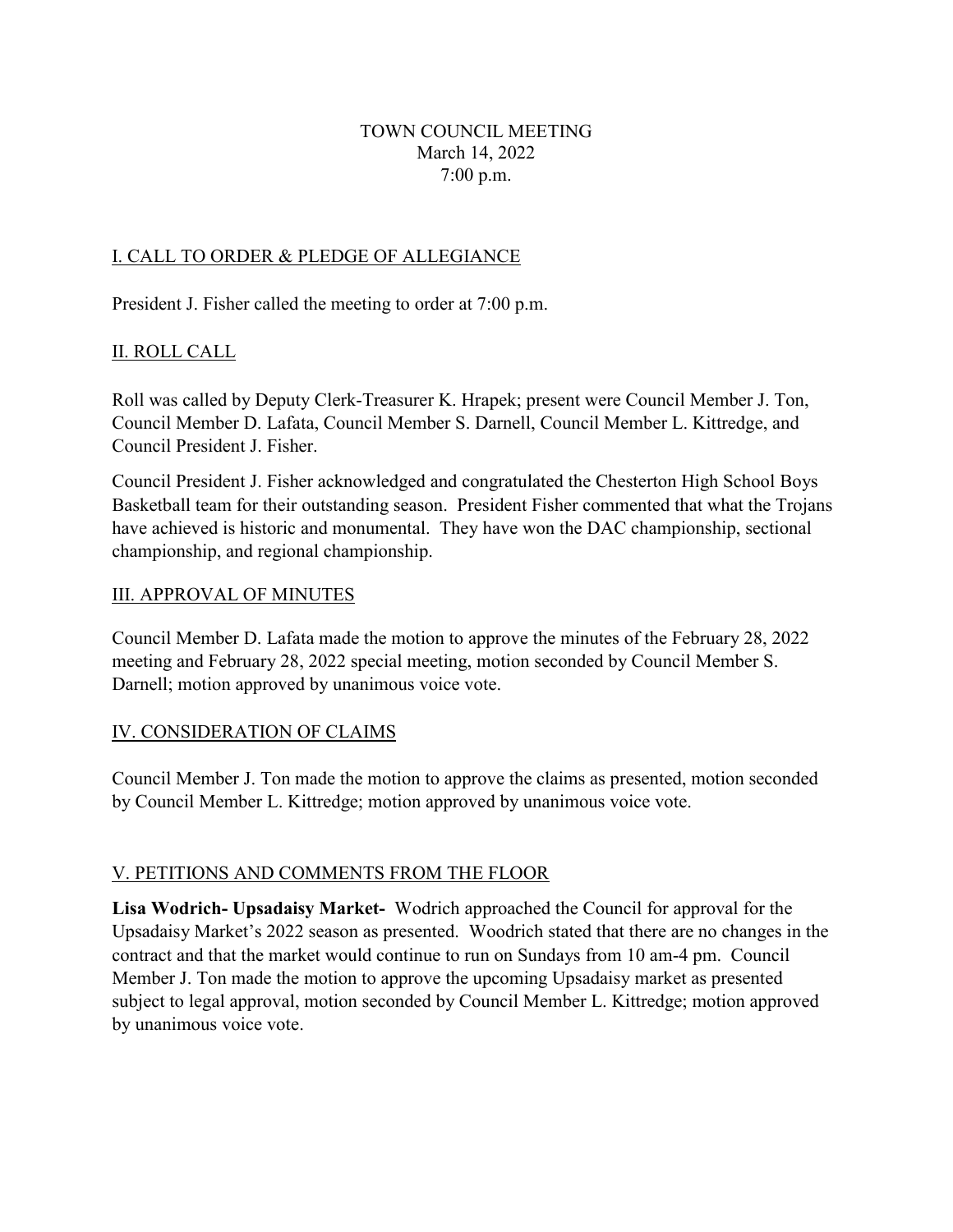# VI. REPORTS FROM OFFICIALS & DEPARTMENT HEADS

**A. Police**—**Motorola Contract –Replacing Hardware**- Chief Richardson presented the contract to the Council for review, stating that there is significant cost savings in renewing now vs. in two years. Council Member J. Ton made the motion to approve the contract subject to final legal approval, motion seconded by Council Member L. Kittredge; motion approved by unanimous voice vote.

**B. Fire** – Chief E. Camel reported that Josh Blackwood is resigning and will be going to Hammond Fire Department. Next, Chief Camel discussed a change to the Mayday procedure. The update had been approved by the Fire Department Oversight Committee (FDOC). Council Member J. Ton made the motion to approve updating this procedure, motion seconded by Council Member S. Darnell; motion approved by unanimous voice vote. Finally, Chief Camel asked for permission to move forward with the quote process to replace the department's Tahoe. Camel is waiting for more information on state pricing. The FDOC has reviewed and recommends approval in moving forward with the process. Council Member S. Darnell made the motion to approve proceeding with this quote process, motion seconded by Council Member J. Ton; motion approved by unanimous voice vote. The quote of the truck should not exceed \$48,770.

## **C. Clerk Treasurer**- **No report.**

**D. Streets, Sanitation, & Central Service –** Street Commissioner J. Schnadenberg reported the Park department's truck is still in the queue even though the order was cancelled. Commissioner Schnadenberg commented that he could possibly call and reinstitute the order. Next Commissioner Schnadenberg presented a banner request from Duneland Exchange Club for their Child Abuse Prevention. Banner will be up for two weeks following April 1<sup>st.</sup> A 2<sup>nd</sup> banner request was received from Duneland Kiwanis Club for their Trash to Treasure annual fundraiser. They requested 2 weeks prior to the event on May  $11<sup>th</sup>$ . Council Member D. Lafata made the motion to approve the banner requests, motion seconded by Council Member L. Kittredge; motion approved by unanimous voice vote. Next, Commissioner Schnadenberg presented the annual request for sidewalk funding for trip hazard and replacement sidewalk programs. Schnadenberg stated that typically the Riverboat Casino funds \$35,000 for continuation of the replacement program and \$12,000 towards the trip hazard program. Council Member L. Kittredge made the motion to approve this request, motion seconded by Council Member S. Darnell; motion approved by unanimous voice vote. Furthermore, Commissioner Schnadenberg reported the Tree Board, Assistant Street Commissioner Moy, and himself have applied for a grant through NIRPC for 42 three to five foot trees. Lastly, he reminded folks to avoid parking vehicles over sidewalks – please keep the sidewalks open.

**E. Engineering**—Town Engineer M. O'Dell reported that he, Street Commissioner Schnadenberg and Assistant Street Commissioner Moy have met with the engineer firm working on the Westchester Intermediate School regarding a deceleration lane on 5<sup>th</sup> Street. Next, Engineer O'Dell reminded people that political signs are permitted within 60 days prior to the election per state statute. Furthermore, signs must be 32 square feet or less and must be kept out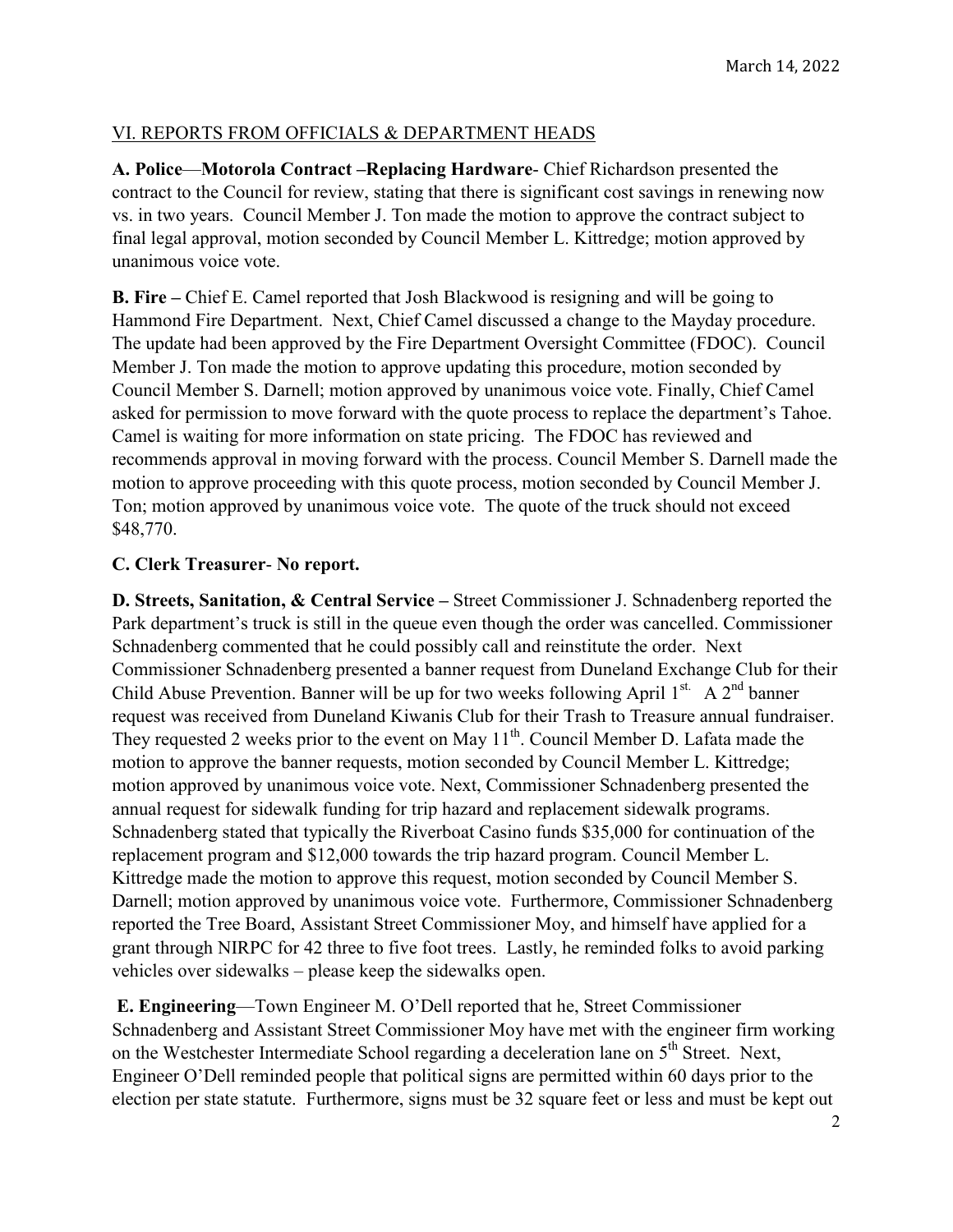of Town Right of Ways.

**F. Building** — Building Commissioner M. O'Dell reported that the Kenneth Allen Building is undergoing work on walls and footings. Also, the Surgical Center located south of Lakeshore Bone and Joint is working on footings.

**G. Parks –**Interim Park Superintendent B. Mathias reported that the department has been cleaning up around the compound. NetNitco has removed their stuff from compound. Some snow removal has been done. The department is getting machinery ready for the upcoming season.

**H. Attorney**— Attorney C. Nolan asked the Council to set a public hearing for the Town's Cumulative Capital Development (CCD) fund resolution 2202-03 on March 28, 2022. Council Member J. Ton made the motion to set CCD resolution 2202-03 for public hearing on March 28, 2022, motion seconded by Council Member L. Kittredge; motion approved by unanimous voice vote.

**I. Utilities**— No report.

**J. Town Manager**—**Quiet Zone Update-** Town Manager D. Cincoski reported he will try to have numbers regarding this project on the 28<sup>th</sup> of March.

# VII. PUBLIC HEARINGS, BID OPENINGS, & REMONSTRANCES

NONE

## VIII. ORDINANCES AND/OR RESOLUTIONS

**Ordinance 2022-06 – Establishing a Cellular Phone Program for Certain Town Employees-**Council Member S. Darnell made the motion to approve the ordinance on  $1<sup>st</sup>$  reading, motion seconded by Council Member D. Lafata; motion approved by unanimous voice vote. Council Member J. Ton made the motion to suspend the rules, motion seconded by Council Member L. Kittredge; motion approved by unanimous voice vote. Council Member L. Kittredge made the motion to approve the ordinance on 2<sup>nd</sup> reading, motion seconded by Council Member S. Darnell; motion approved by unanimous voice vote.

**2022 Police Vehicle Bids- Bozak Motors LLC-** Attorney Nolan referenced these bids which were presented at the last Town Council Meeting. Bozak came in as the lowest responsive and responsible quote. Council Member J. Ton made the motion to approve the bids, motion seconded by Council Member L. Kittredge; motion approved by unanimous voice vote.